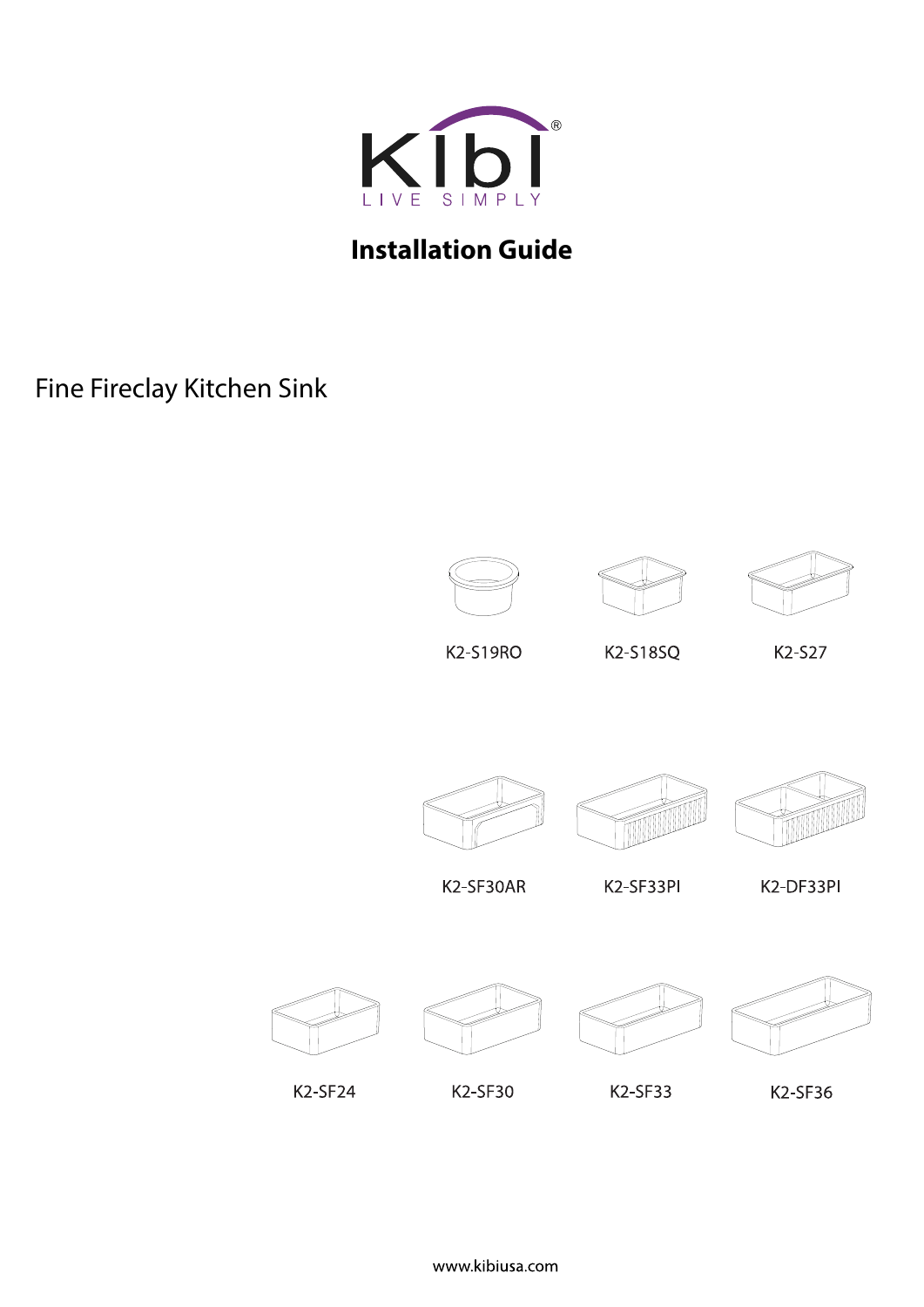# **Fireclay Farmhouse Sink Installation Instructions**

Thanks for choosing KIBI products. You have chosen one of our impeccable Fireclay sinks, and we are excited to get you started on installing it.

## & **READ ALL INSTRUCTIONS BEFORE UNPACKING THE PRODUCT** &

### I. Important

- 1- Carefully read all installation and care instruction before proceeding.
- 2- Warning: Due to the dimensional variation inherent in the fireclay manufacturing process, sink cutout template are not provided. KIBI recommends using the actual sink for countertop cut. A custom counter top, sink base cabinet and support framing is required for proper installation. Fireclay sinks should only be installed with a solid surface countertop (i.e., granite, Corian® or Silestone® ).
- 3- Farmhouse sink may require custom cabinetry. We recommend consulting an experienced cabinet maker for assistance. Providing the cabinet maker with the actual sink to be installed will ensure a custom fit.
- 4- Observe all state and local building codes, If you are not familiar with installation and plumbing, consult a professional.
- 5- Sinks are heavy, please arrange assistant to move or position, to avoid personal injury and surface damage.
- 6- Keep this booklet and the receipt (or other proof of date and place of purchase) for this product in a safe place. The receipt is necessary to request warranty parts.
- 7- KIBI does not accept any liability for damage to countertop, sink fixture, faucets or personal injury during installation. Warranty is void if installation guide is not followed.
- 8- Do not return to store if there is any problem, Contact Customer Service ASAP at 855-883-0888 or email support@ kibiusa.com to get help.

## II. Tools you may need







3. Safety Glasses















7. Silicone 8. Silicone/Caulk Gun

9. Wood Braces

10. Framing Square **11.** Support Frames 12. Shims, if necessary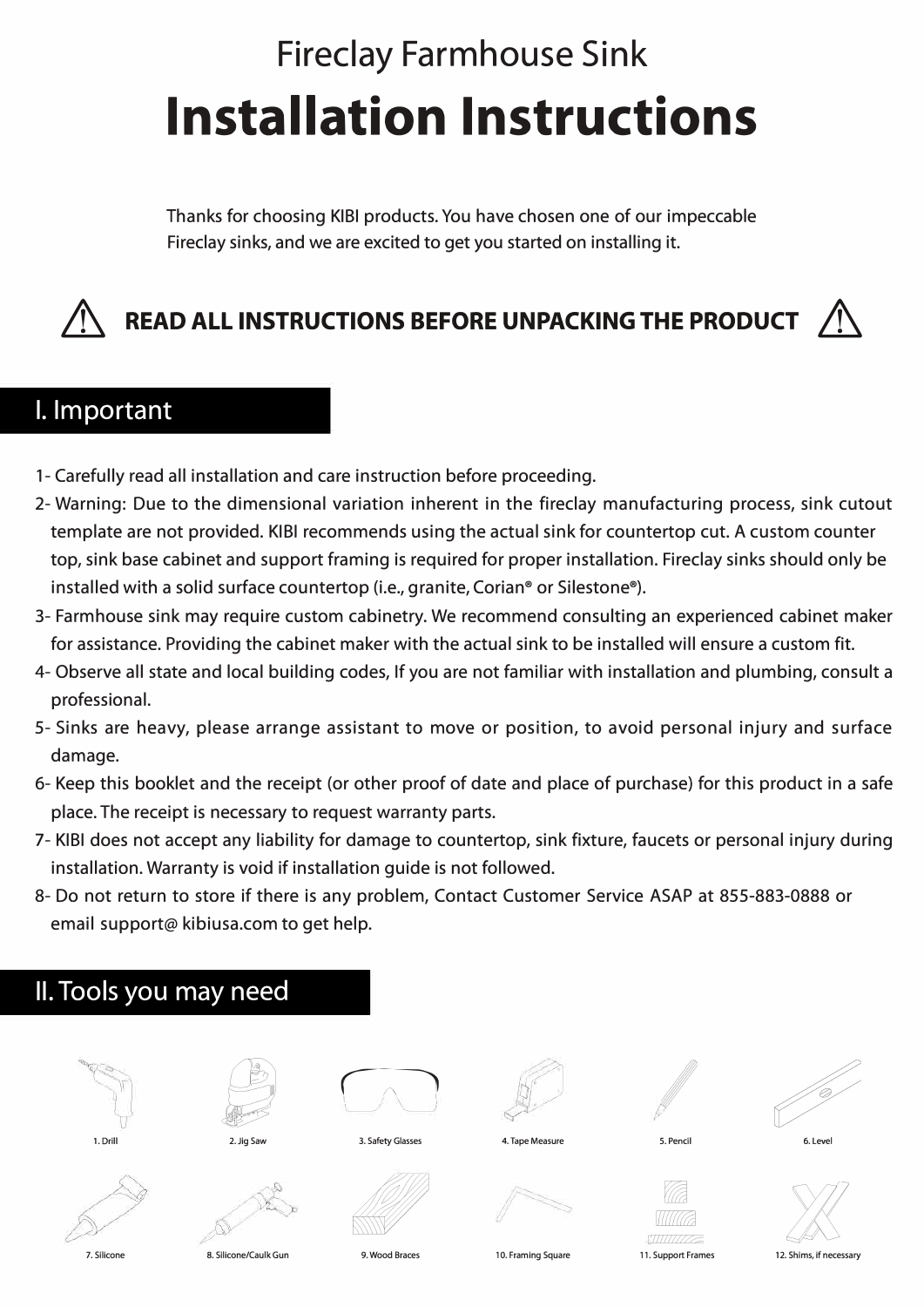## Ill. Installation Options

We recommend under-mount sink installation, Flush-mount and built up installation are not recommended. Ensure there is adequate room for the faucet and backsplash installations.



## IV. Fireclay Sink installation

#### **Step 1: Base Cabinet preparation**



Measure the size of the sink, Including the front apron. Cut the face of the cabinet to allow the sink to slide in. Use painter's tape for marking and cutting purpose to protect the cabinet and sink from damage. KIBI recommends to install the sink under the counter, If you want to install flush or semi-recessed, be sure to adjust the height and length of the cabinet cut.

**.& IMPORTANT: Due to the dimensional variation from the fireclay manufacturing process, KIBI Sinks does not offer the cutout template For fireclay sinks. It's essential that prior to installation, you discuss with your installer and agree on the final appearance. Cabinet should Not be cut or fabricated without the sink.**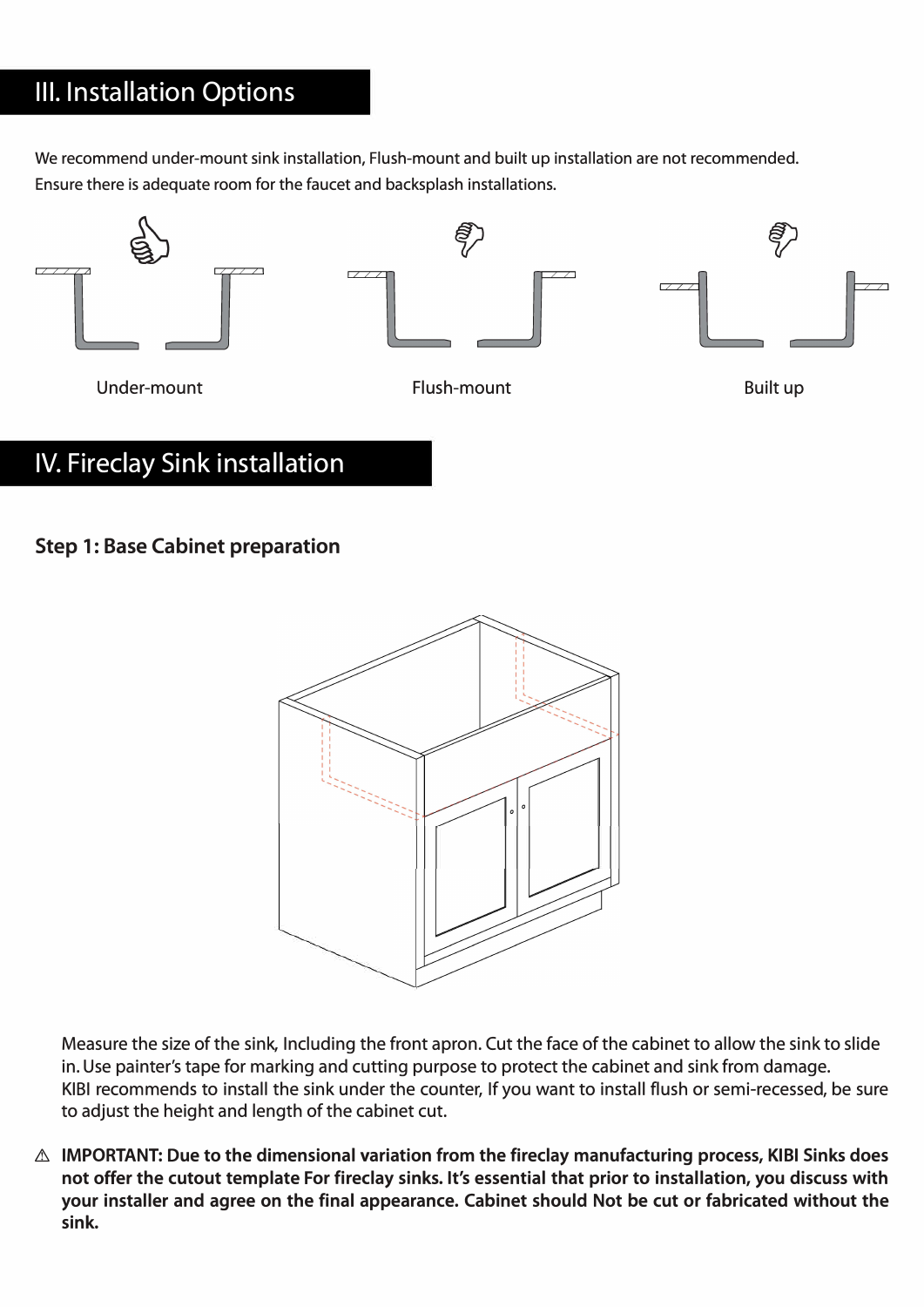#### **Step 2: Countertop Preparation**



Measure the size of the sink, including the front apron. Cut the countertop to allow the sink slide in.

#### **Step 3: Cabinet/Support frame Construction**



This step to ensure the bottom of the sink has enough support

Construct a wood support frame to fit inside the cabinet opening. Allow adequate clearance of the water supply lines and drainage system.

The recommended support frame design is shown in the illustration on the left, which consists of four vertical supporting strips, two horizontal supporting strips and one supporting board. Due to the variety of installations possible with this sink, your installer may suggest a different support frame design.

 $\triangle$  IMPORTANT: Base cabinet and wood support frame are essential for proper installation. The weight of the sink when full is approximately 300 lbs. Base cabinet and support frame must sufficiently support this weight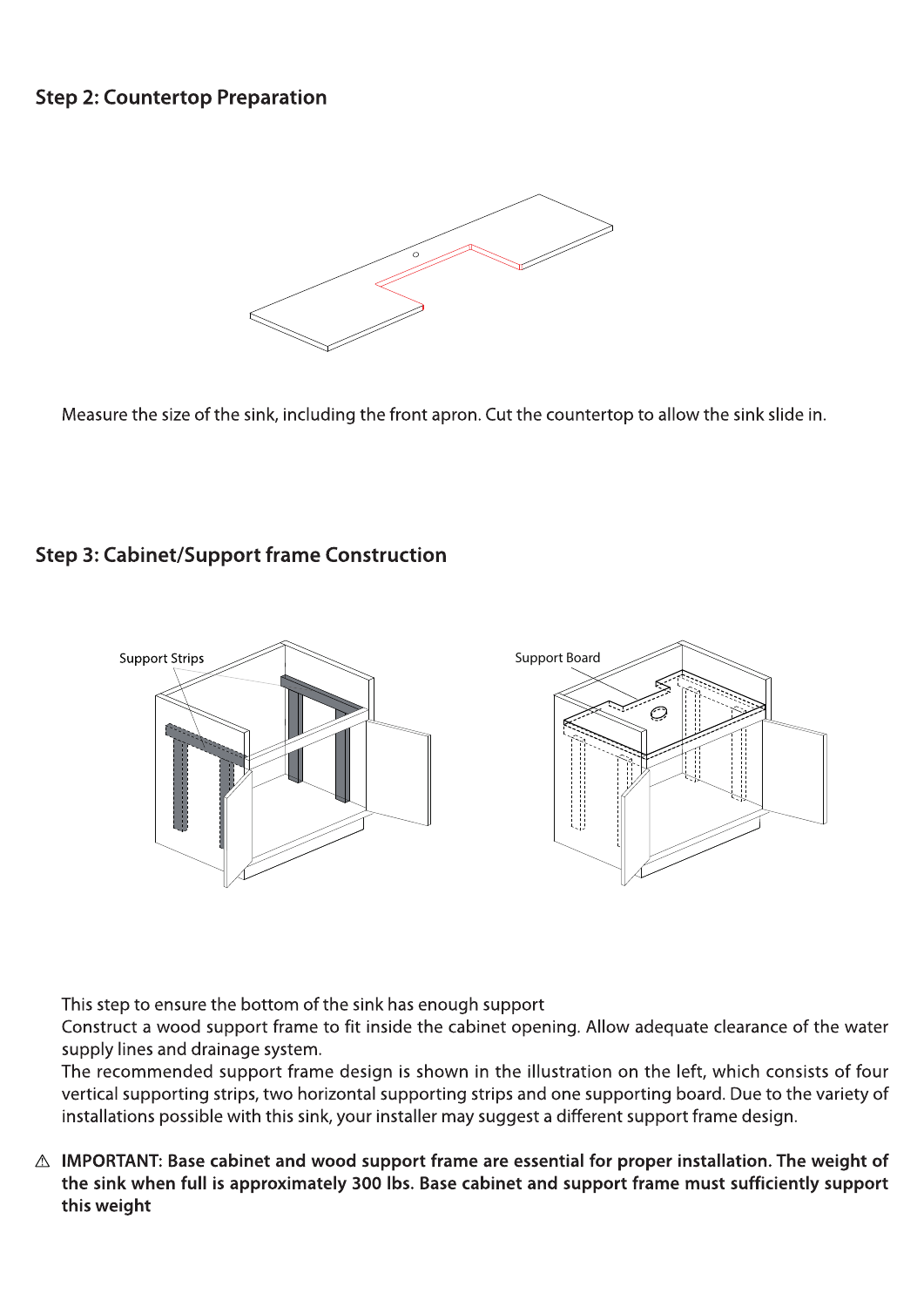#### **Step 4: Sink installation**



Using two people, carefully place the sink in place. Verify that the sink can fit in the cabinet opening and rest properly on the supporting system. Make a small adjustment to fit as necessary. Verify the overall appearance and check for levelness to ensure correct drainage.

**Warning! To be avoid of risk of personal injury or product damage, Handle with care. The product can break, chip, cause injury or product damage.**

#### **Step 5: Countertop Installation**



After cleaning, apply a bead of silicone sealant between the top flange (or lip) of the sink and the countertop to create a watertight seal. Clean excess silicone immediately. Verify the overall appearance and check for levelness to ensure correct drainage. Carefully place the countertop and verify that it is level.

**IMPORTANT: Apron front sinks from KIBI Sinks should only be fastened to a solid surface countertop (i.e., granite, Corian® or Silestone®).**

**Step 6: Connect water supply and drainage system per manufacturer's instructions. Run water to test for leakage**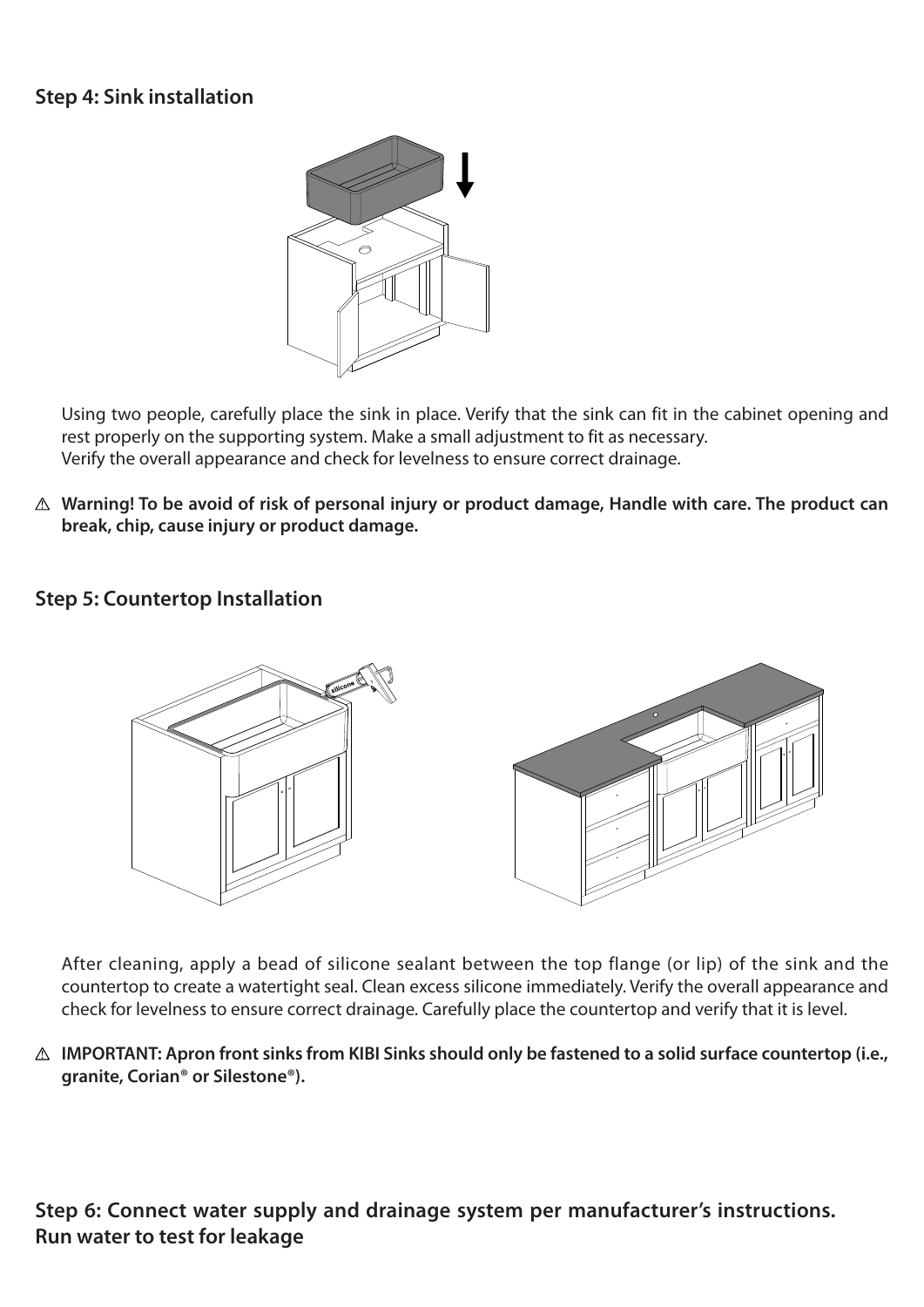## V. Products Care and Maintenance

KIBI Fireclay sinks are made of clay fired at over 2,200°F and created for a lifetime of easy care. Just follow the simple guidelines listed below.

#### **Routine Care**

Most dirt & stains: Use soapy water or vinegar-based cleaner and a sponge and towel dry.

Water marks: Wipe with damp cloth and towel dry.

Difficult Stains: 50/50 water/bleach solution or non-abrasive cleaners. Follow cleaning manufacturer's instructions, rinse thoroughly and towel dry.

#### **Preventing Damage:**

Avoid exposing KIBI Fireclay to strong chemicals, such as paint removers, oven cleaners, etc. If contact occurs, quickly flush the surface with water. Do not use a straight or undiluted bleach solution.

Do not set hot pans directly into sinks

Run cold water when pouring boiling water into sinks.

Do not use any abrasive cleaning products, scouring pads or steel wool.

Do not use caustic solutions containing ammonia or alkalis.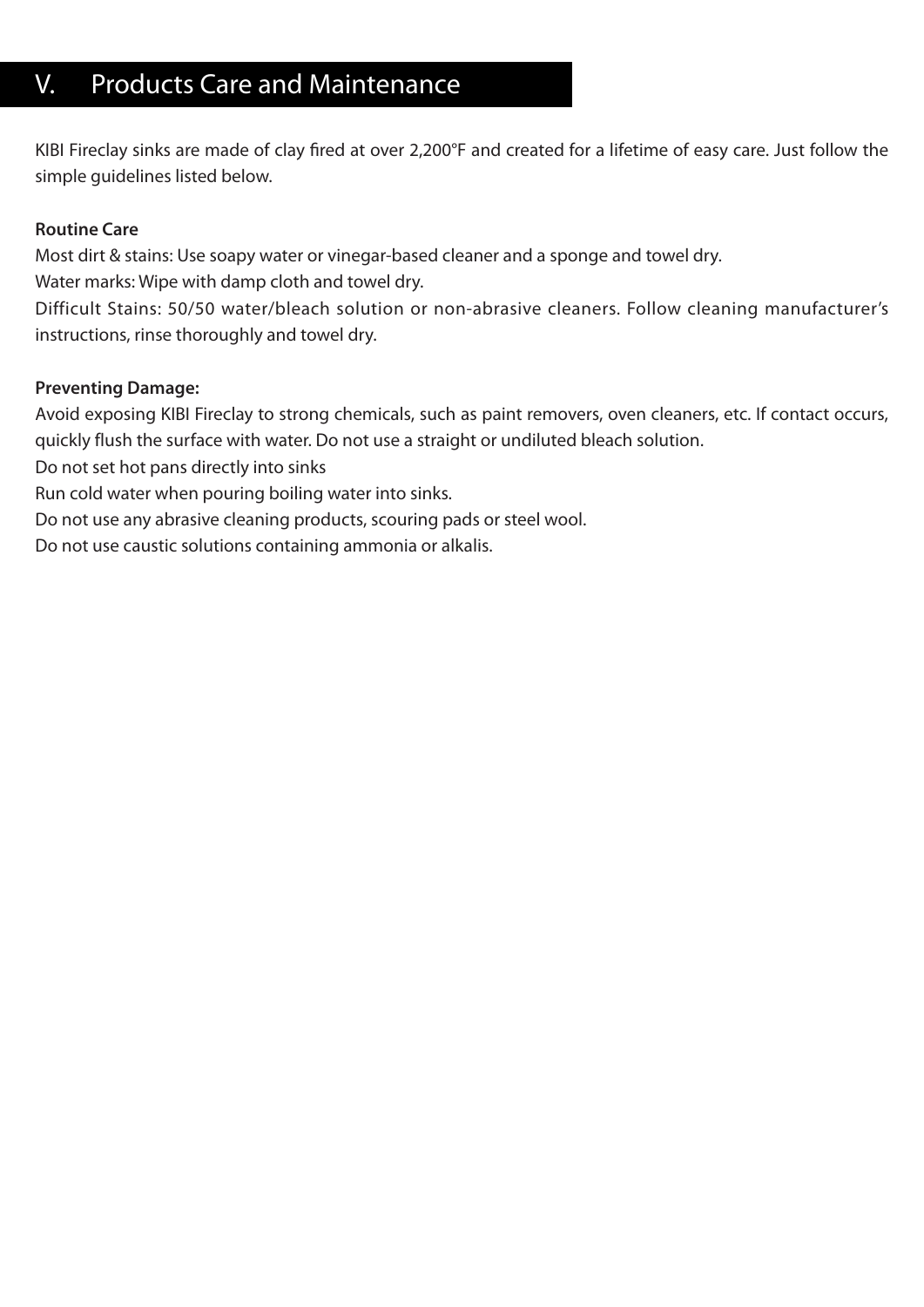## VI. KIBI Limited Fireclay Sink Warranty

KIBI warrants to the original purchaser of an KIBI Fireclay sink that KIBI will, at its option, replace or repair, without charge, such product if it fails due to a manufacturing defect for a period of 1 year of normal residential use. Product replacement does not include transportation cost or labor installation cost. This warranty covers only Fireclay under-mount sinks installed in a conventional solid surface countertop and applies to residential installations only. KIBI reserves the right to examine product in question and its installation prior to replacement.

#### **WASTE FITTINGS AND ACCESSORIES ARE NOT WARRANTED OTHER WARRANTY CONDITIONS ON SINKS**

This warranty does not cover product failure or damage caused by the use of optional KIBI accessories, abusive treatment, misuse, environmental factors, normal wear including surface dulling and scratches, improper care and cleaning, use of aggressive and abrasive cleaners, damage due to handling or failure to follow the recommended procedures for installation, care and maintenance as detailed in the installation and care guide provided with every sink. This warranty is extended only to the original consumer purchaser of the product. This warranty does not cover shipping costs, labor costs, or any other charges for such items as installation or replacement of the sink, diagnosis or replacement of any faucet or component part, or any other expense or loss.

All incidental or consequential damages are specifically excluded. No additional warranties, express or implied are given, including but not limited to, any implied warranty of merchantability or fitness for a particular purpose.

Some states do not allow the exclusion or limitation of incidental or consequential damages or limitations on how long an implied warranty lasts, so the above limitations or exclusions may not apply to you. This warranty gives you specific legal rights, and you may also have other rights which vary from state to state.